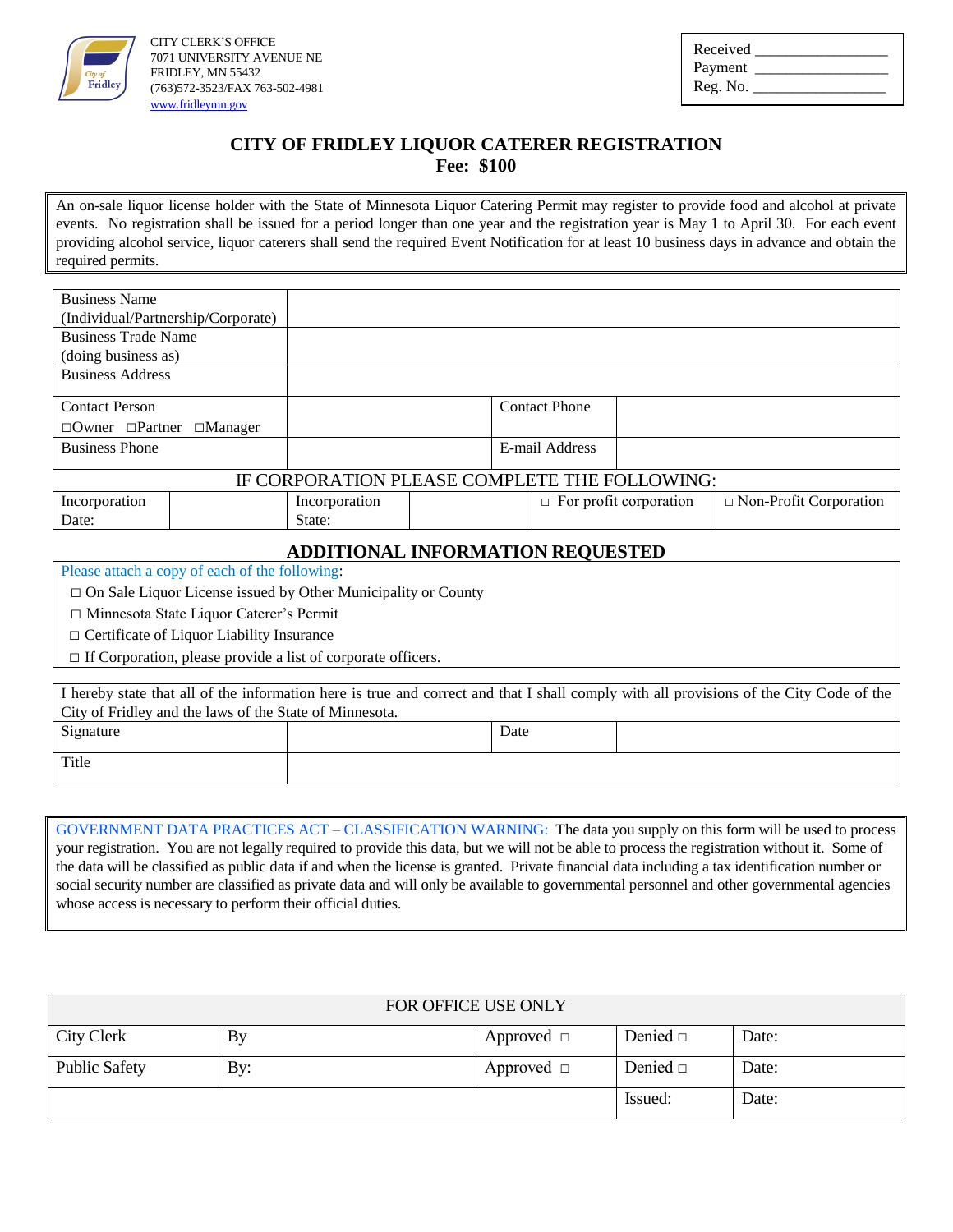### **Form State of Minnesota** SP:C1 **License Applicant Information**

Under Minnesota law (M.S. 270.72), the agency issuing you this license is required to provide the Minnesota Commissioner of Revenue your Minnesota business tax identification number and the Social Security number of each license applicant. Under the Minnesota Government Data Practices Act and the Federal Privacy Act of 1974, we must advise you that:

- This information may be used to deny the issuance, renewal or transfer of your license if you owe the Minnesota Department of Revenue delinquent taxes, penalties, or interest;
- The Licensing agency will supply it only to the Minnesota Department of Revenue. However, under the Federal Exchange of Information Act, the Department of Revenue is allowed to supply the information to the Internal Revenue Service;
- Failing to supply this information may jeopardize or delay the issuance of your license or processing your renewal application.

Please fill in the following information **and return this form along with your application to the agency issuing the license.** Do not return this form to the Department of Revenue.

| Type of License | Liquor Caterer Registration | Licensing Authority | City of Fridley |
|-----------------|-----------------------------|---------------------|-----------------|
|                 | License Renewal date        | April 30,           |                 |

#### **Personal information:**

| Applicant's Full Name    |                     |  |
|--------------------------|---------------------|--|
| Applicant's Full Address |                     |  |
| Date of Birth            | Social Security No. |  |

#### **Business information (if applicable):**

| <b>Business Name</b>       |                       |
|----------------------------|-----------------------|
| <b>Business Trade Name</b> |                       |
| <b>Business Address</b>    |                       |
| MN Tax ID Number           | Federal Tax ID Number |

#### **PROOF OF WORKERS COMPENSATION INSURANCE**

Minnesota Statute Section 176.182 requires every state and local licensing agency to withhold the issuance or renewal of a license or permit to operate a business or engage in an activity in Minnesota until the applicant presents acceptable evidence of compliance with the workers' compensation insurance coverage requirement of MSS Chapter 176. The information required is: The name of the insurance company, the policy number, and dates of coverage or the permit to self-insure. This information will be collected by the licensing agency and retained in their files.

This information is required by law, and licenses and permits to operate a business may not be issued or renewed if it is not provided and/or is falsely reported. Furthermore, if this information is not provided and/or falsely reported, it may result in a \$2,000 penalty assessed against the applicant by the Commissioner of the Department of Labor and Industry.

Provide the information specified above in the spaced provided, or certify the precise reason your business is excluded from compliance with the insurance coverage requirement for workers' compensation.

| Insurance Company Name |                   |  |
|------------------------|-------------------|--|
| Policy Number          | Dates of Coverage |  |

I am not required to have workers' compensation liability coverage because:

- $\Box$  I have no employees covered by the law.
- $\Box$  I am self insured (include a copy of your permit to self-insure)
- $\Box$  I have no employees who are covered by the workers' compensation law (these include: Spouse, Parents, Children and certain farm employees)

| $\sim$<br>Signature | respectively.<br>Title | Date |  |
|---------------------|------------------------|------|--|
|                     |                        |      |  |